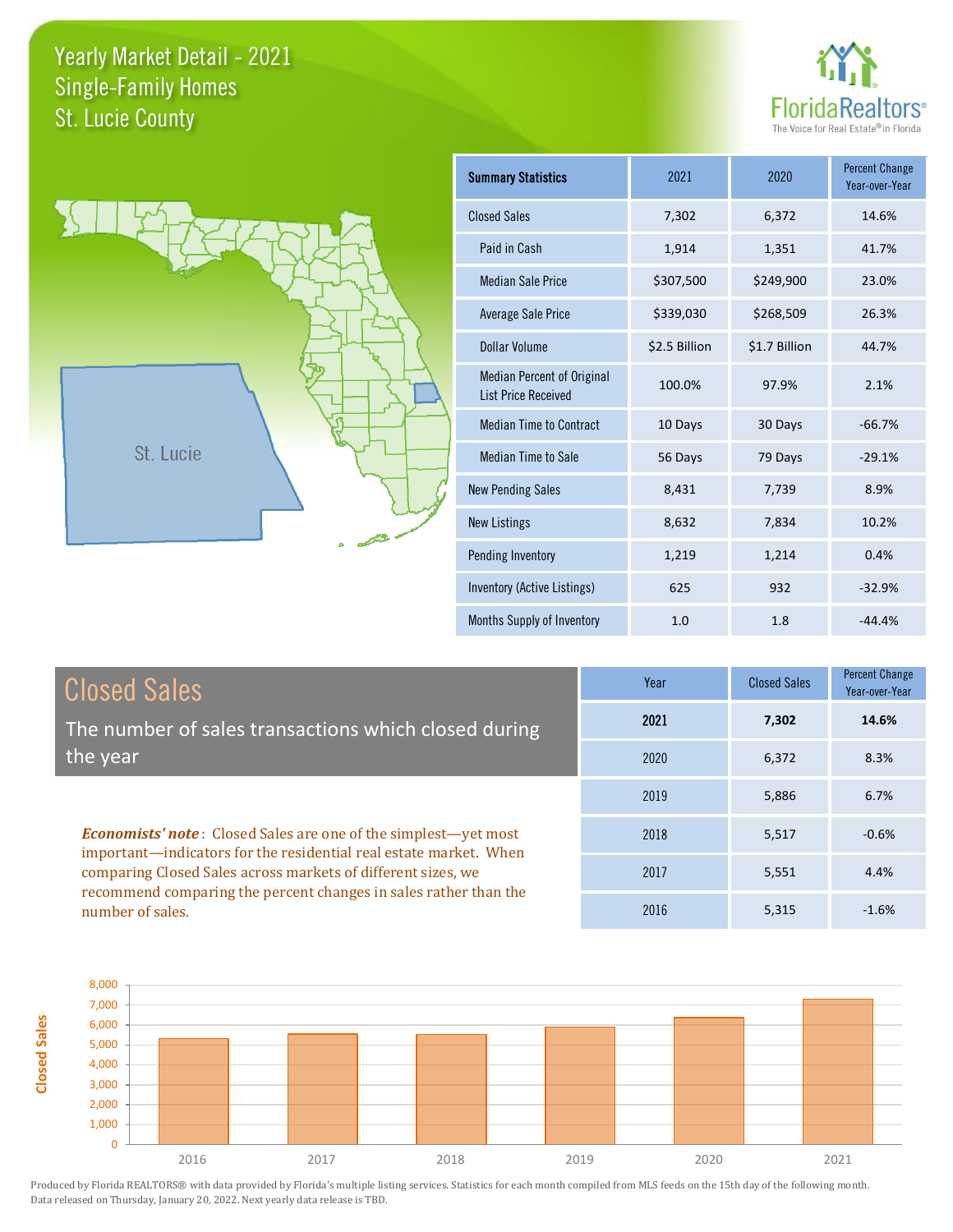this statistic should be interpreted with care.

**Cash Sales**



1,590 -24.0%

| Cash Sales                                                                                                                                            | Year | Cash Sales | Percent Change<br>Year-over-Year |
|-------------------------------------------------------------------------------------------------------------------------------------------------------|------|------------|----------------------------------|
| The number of Closed Sales during the year in which                                                                                                   | 2021 | 1,914      | 41.7%                            |
| buyers exclusively paid in cash                                                                                                                       | 2020 | 1,351      | 4.4%                             |
|                                                                                                                                                       | 2019 | 1,294      | $-8.6%$                          |
| <b>Economists' note:</b> Cash Sales can be a useful indicator of the extent to<br>which investors are participating in the market. Why? Investors are | 2018 | 1,415      | $-8.5%$                          |
| far more likely to have the funds to purchase a home available up front,<br>whereas the typical homebuyer requires a mortgage or some other           | 2017 | 1,546      | $-2.8%$                          |
| form of financing. There are, of course, many possible exceptions, so                                                                                 | 001C | 1.500      | 2101                             |

0 500 1,000 1,500 2,000 2,500 2016 2017 2018 2019 2020 2021

## Cash Sales as a Percentage of Closed Sales The percentage of Closed Sales during the year which were Cash Sales

*Economists' note* : This statistic is simply another way of viewing Cash Sales. The remaining percentages of Closed Sales (i.e. those not paid fully in cash) each year involved some sort of financing, such as mortgages, owner/seller financing, assumed loans, etc.



2016

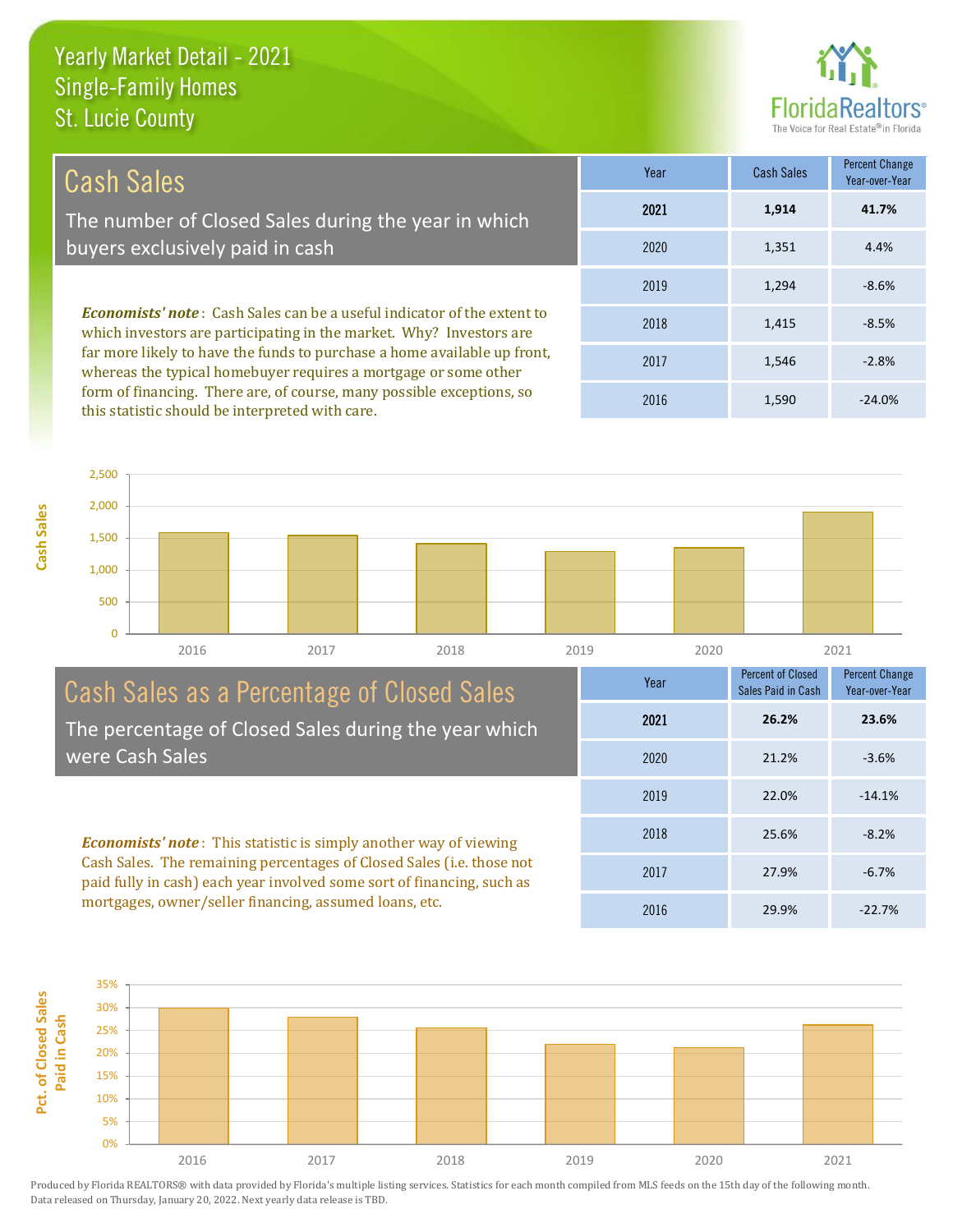

| Median Sale Price                                                                                                                                                                                                                                                                              | Year | <b>Median Sale Price</b> | Percent Change<br>Year-over-Year |
|------------------------------------------------------------------------------------------------------------------------------------------------------------------------------------------------------------------------------------------------------------------------------------------------|------|--------------------------|----------------------------------|
| The median sale price reported for the year (i.e. 50% of                                                                                                                                                                                                                                       | 2021 | \$307,500                | 23.0%                            |
| sales were above and 50% of sales were below)                                                                                                                                                                                                                                                  | 2020 | \$249,900                | 7.3%                             |
| <b>Economists' note:</b> Median Sale Price is our preferred summary                                                                                                                                                                                                                            | 2019 | \$233,000                | 5.9%                             |
| statistic for price activity because, unlike Average Sale Price, Median<br>Sale Price is not sensitive to high sale prices for small numbers of<br>homes that may not be characteristic of the market area. Keep in mind<br>that median price trends over time are not always solely caused by | 2018 | \$220,000                | 7.3%                             |
|                                                                                                                                                                                                                                                                                                | 2017 | \$205,000                | 13.9%                            |
| changes in the general value of local real estate. Median sale price only                                                                                                                                                                                                                      | 2016 | \$180,000                | 16.1%                            |

2016 2017 2018 2019 2020 2021 \$0K **\$50K** \$100K \$150K \$200K \$250K \$300K \$350K

# Average Sale Price

The average sale price reported for the year (i.e. total sales in dollars divided by the number of sales)

reflects the values of the homes that *sold* each year, and the mix of the

types of homes that sell can change over time.

*Economists' note* : Usually, we prefer Median Sale Price over Average Sale Price as a summary statistic for home prices. However, Average Sale Price does have its uses—particularly when it is analyzed alongside the Median Sale Price. For one, the relative difference between the two statistics can provide some insight into the market for higher-end homes in an area.





**Median Sale Price** 

**Average Sale Price Average Sale Price**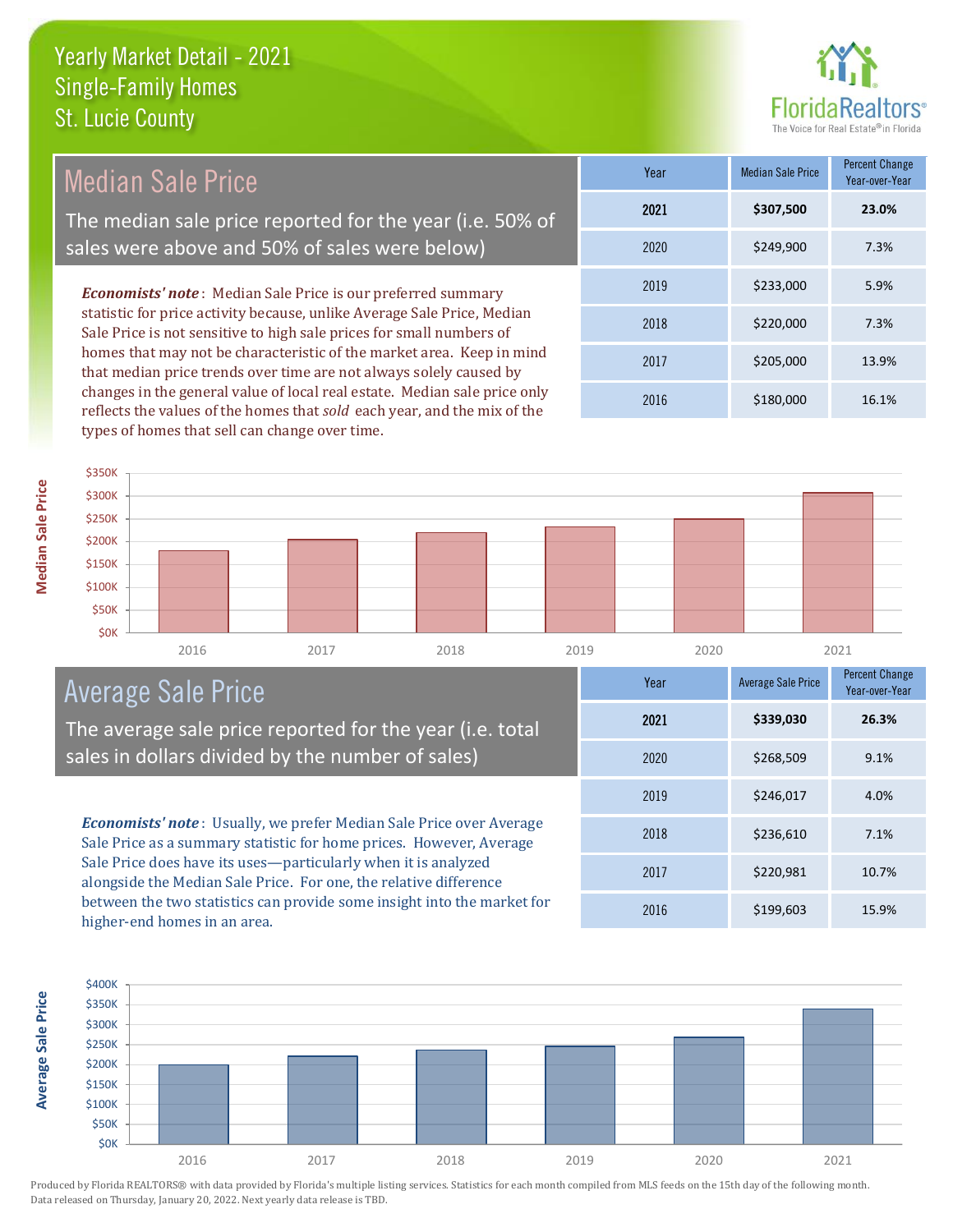# Dollar Volume

The sum of the sale prices for all sales which closed during the year

*Economists' note* : Dollar Volume is simply the sum of all sale prices in a given time period, and can quickly be calculated by multiplying Closed Sales by Average Sale Price. It is a strong indicator of the health of the real estate industry in a market, and is of particular interest to real estate professionals, investors, analysts, and government agencies. Potential home sellers and home buyers, on the other hand, will likely be better served by paying attention to trends in the two components of Dollar Volume (i.e. sales and prices) individually.

| Year | Dollar Volume | <b>Percent Change</b><br>Year-over-Year |
|------|---------------|-----------------------------------------|
| 2021 | \$2.5 Billion | 44.7%                                   |
| 2020 | \$1.7 Billion | 18.2%                                   |
| 2019 | \$1.4 Billion | 10.9%                                   |
| 2018 | \$1.3 Billion | 6.4%                                    |
| 2017 | \$1.2 Billion | 15.6%                                   |
| 2016 | \$1.1 Billion | 14.0%                                   |



# Median Percent of Original List Price Received

The median of the sale price (as a percentage of the original list price) across all properties selling during the year

*Economists' note* : The Median Percent of Original List Price Received is useful as an indicator of market recovery, since it typically rises as buyers realize that the market may be moving away from them and they need to match the selling price (or better it) in order to get a contract on the house. This is usually the last measure to indicate a market has shifted from down to up, so it is what we would call a *lagging* indicator.

| Year | Med. Pct. of Orig. List<br><b>Price Received</b> | <b>Percent Change</b><br>Year-over-Year |
|------|--------------------------------------------------|-----------------------------------------|
| 2021 | 100.0%                                           | 2.1%                                    |
| 2020 | 97.9%                                            | 1.5%                                    |
| 2019 | 96.5%                                            | 0.0%                                    |
| 2018 | 96.5%                                            | 0.0%                                    |
| 2017 | 96.5%                                            | 0.1%                                    |
| 2016 | 96.4%                                            | 0.2%                                    |

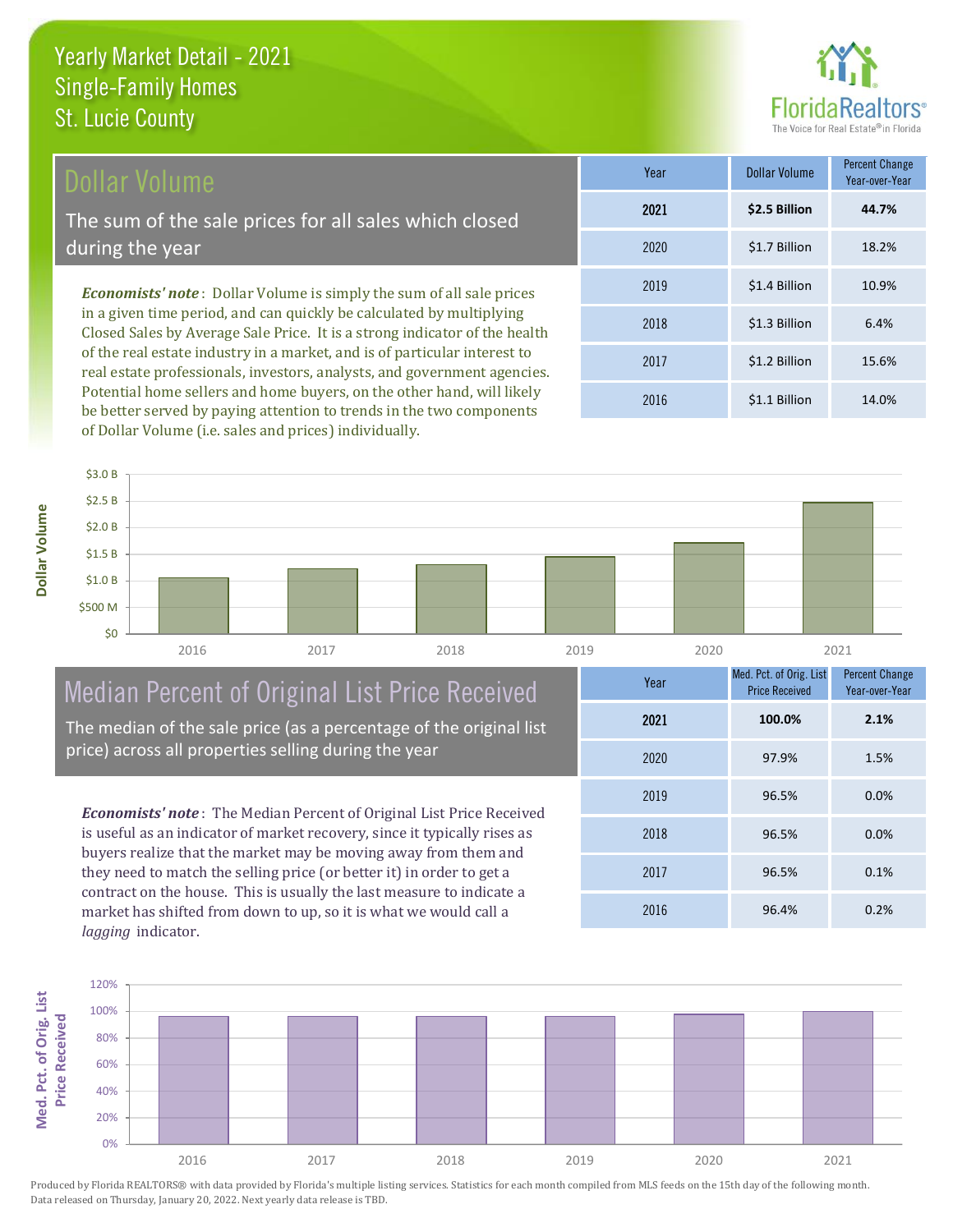

# Median Time to Contract

The median number of days between the listing date and contract date for all Closed Sales during the year

*Economists' note* : Like Time to Sale, Time to Contract is a measure of the length of the home selling process calculated for sales which closed during the year. The difference is that Time to Contract measures the number of days between the initial listing of a property and the signing of the contract which eventually led to the closing of the sale. When the gap between Median Time to Contract and Median Time to Sale grows, it is usually a sign of longer closing times and/or declining numbers of cash sales.

| Year | <b>Median Time to</b><br>Contract | <b>Percent Change</b><br>Year-over-Year |
|------|-----------------------------------|-----------------------------------------|
| 2021 | 10 Days                           | $-66.7%$                                |
| 2020 | 30 Days                           | $-34.8%$                                |
| 2019 | 46 Days                           | 17.9%                                   |
| 2018 | 39 Days                           | $-7.1%$                                 |
| 2017 | 42 Days                           | 5.0%                                    |
| 2016 | 40 Days                           | 2.6%                                    |



# Median Time to Sale

**Median Time to Sale**

**Median Time to Sale** 

**Median Time to** 

**Median Time to** 

The median number of days between the listing date and closing date for all Closed Sales during the year

*Economists' note* : Time to Sale is a measure of the length of the home selling process, calculated as the number of days between the initial listing of a property and the closing of the sale. *Median* Time to Sale is the amount of time the "middle" property selling this month was on the market. That is, 50% of homes selling this month took *less* time to sell, and 50% of homes took *more* time to sell. Median Time to Sale gives a more accurate picture than Average Time to Sale, which can be skewed upward by small numbers of properties taking an abnormally long time to sell.

| Year | <b>Median Time to Sale</b> | <b>Percent Change</b><br>Year-over-Year |
|------|----------------------------|-----------------------------------------|
| 2021 | 56 Days                    | $-29.1%$                                |
| 2020 | 79 Days                    | $-12.2%$                                |
| 2019 | 90 Days                    | 11.1%                                   |
| 2018 | 81 Days                    | $-3.6%$                                 |
| 2017 | 84 Days                    | $-3.4%$                                 |
| 2016 | 87 Days                    | 3.6%                                    |

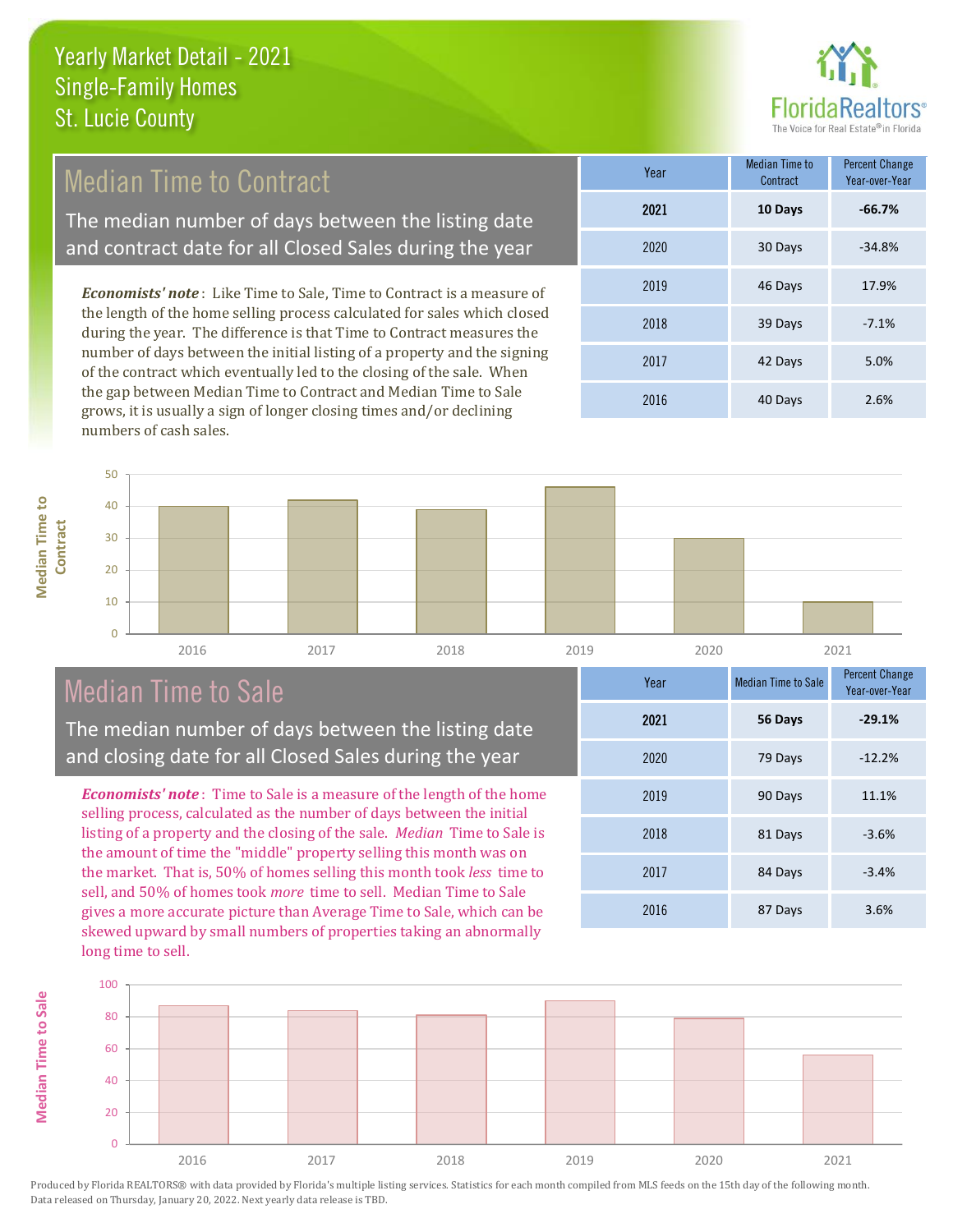

| <b>New Pending Sales</b>                                                                                                                  | Year | <b>New Pending Sales</b> | Percent Change<br>Year-over-Year |
|-------------------------------------------------------------------------------------------------------------------------------------------|------|--------------------------|----------------------------------|
| The number of listed properties that went under                                                                                           | 2021 | 8.431                    | 8.9%                             |
| contract during the year                                                                                                                  | 2020 | 7.739                    | 17.8%                            |
| <b>Economists' note:</b> Because of the typical length of time it takes for a                                                             | 2019 | 6.572                    | 6.1%                             |
| sale to close, economists consider Pending Sales to be a decent<br>indicator of potential future Closed Sales. It is important to bear in | 2018 | 6,192                    | $-1.5%$                          |
| mind however that not all Dending Caloguill he aloged quegesatully                                                                        |      |                          |                                  |

mind, however, that not all Pending Sales will be closed successfully. So, the effectiveness of Pending Sales as a future indicator of Closed Sales is susceptible to changes in market conditions such as the availability of financing for homebuyers and the inventory of distressed properties for sale.

2017 6,284 0.8% 2016 6,235 -3.8%



# New Listings

The number of properties put onto the market during the year

*Economists' note* : New Listings tend to rise in delayed response to increasing prices, so they are often seen as a lagging indicator of market health. As prices rise, potential sellers raise their estimations of value—and in the most recent cycle, rising prices have freed up many potential sellers who were previously underwater on their mortgages. Note that in our calculations, we take care to not include properties that were recently taken off the market and quickly relisted, since these are not really *new* listings.

| Year | <b>New Listings</b> | <b>Percent Change</b><br>Year-over-Year |
|------|---------------------|-----------------------------------------|
| 2021 | 8,632               | 10.2%                                   |
| 2020 | 7,834               | 2.4%                                    |
| 2019 | 7,652               | $-1.2%$                                 |
| 2018 | 7,743               | 7.9%                                    |
| 2017 | 7,177               | $-0.4%$                                 |
| 2016 | 7,204               | 3.6%                                    |



Produced by Florida REALTORS® with data provided by Florida's multiple listing services. Statistics for each month compiled from MLS feeds on the 15th day of the following month. Data released on Thursday, January 20, 2022. Next yearly data release is TBD.

**New Listings**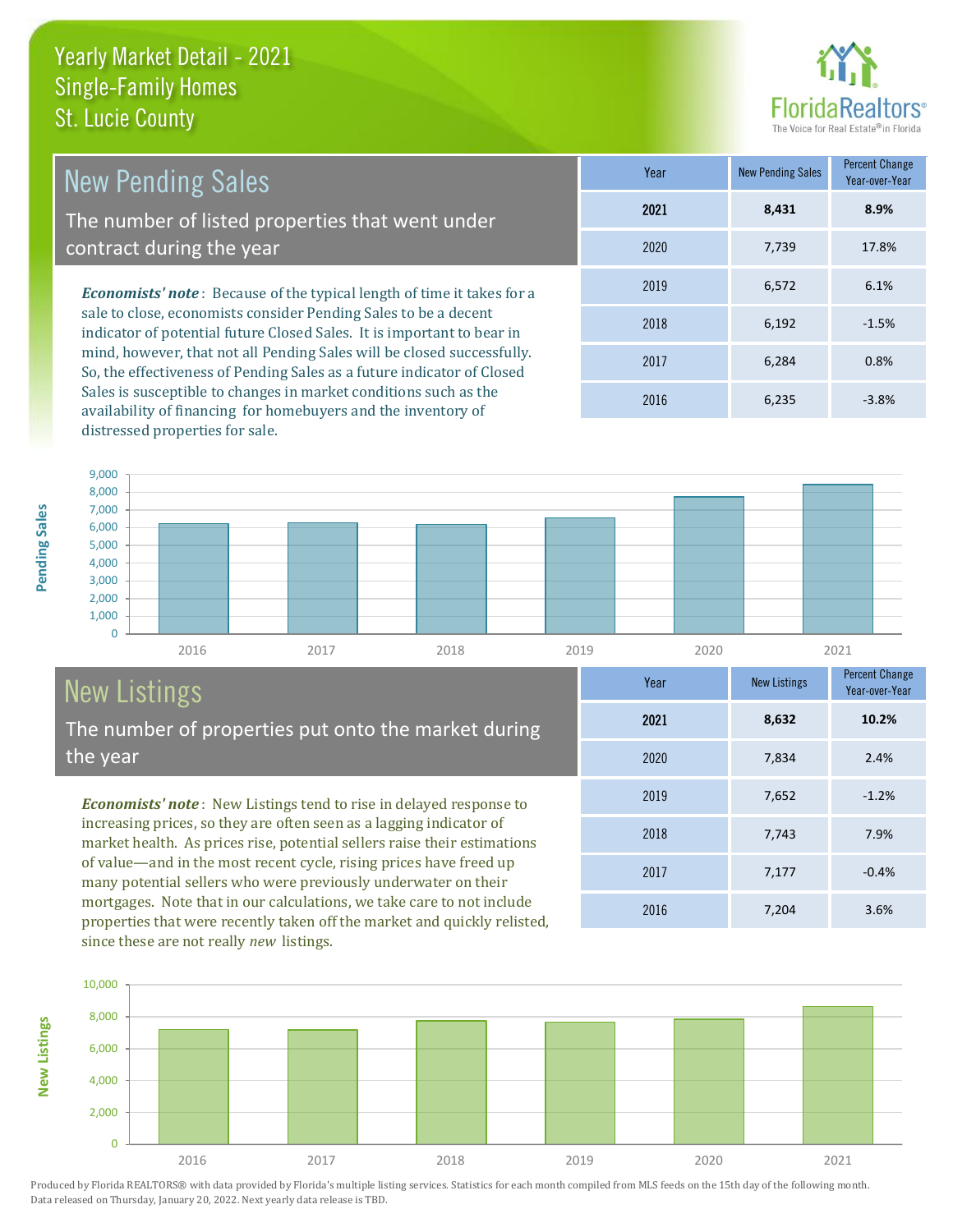

Percent Change

*Economists' note* : There are a number of ways to define and calculate Inventory. Our method is to simply count the number of active listings on the last day of the year, since it is the most current. Inventory rises 2019 1,738 Inventory (Active Listings) The number of property listings active at the end of the year

when New Listings are outpacing the number of listings that go offmarket (regardless of whether they actually sell). Likewise, it falls when New Listings aren't keeping up with the rate at which homes are going off-market.

| i var | <b>ILLACITLOI</b> | Year-over-Year |
|-------|-------------------|----------------|
| 2021  | 625               | $-32.9%$       |
| 2020  | 932               | $-46.4%$       |
| 2019  | 1,738             | $-9.3%$        |
| 2018  | 1,917             | 20.9%          |
| 2017  | 1,585             | $-8.5%$        |
| 2016  | 1,732             | 6.6%           |



# Months Supply of Inventory (Year-End) An estimate of the number of months it will take to deplete the current Inventory given recent sales rates

*Economists' note* : MSI is a useful indicator of market conditions. The benchmark for a balanced market (favoring neither buyer nor seller) is 5.5 months of inventory. Anything higher is traditionally a buyers' market, and anything lower is a sellers' market. There is no single accepted way of calculating MSI. A common method is to divide current Inventory by the most recent month's Closed Sales count, but this count is a usually poor predictor of future Closed Sales due to seasonal cycles. To eliminate seasonal effects, we use the 12-month average of monthly Closed Sales instead.



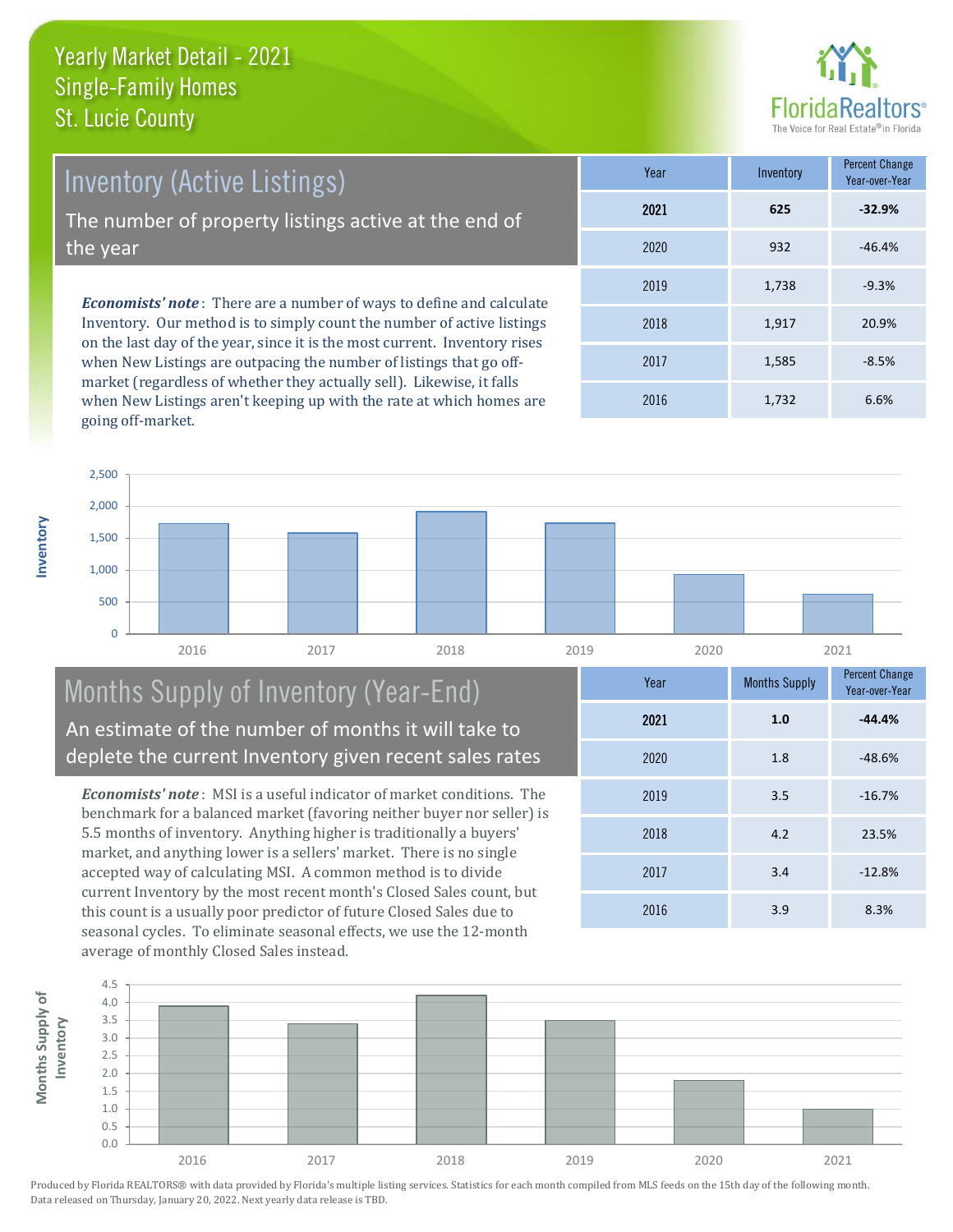

Closed Sales by Sale Price The number of sales transactions which closed during the year

*Economists' note* : Closed Sales are one of the simplest—yet most important—indicators for the residential real estate market. When comparing Closed Sales across markets of different sizes, we recommend comparing the percent changes in sales rather than the number of sales.

| Sale Price            | <b>Closed Sales</b> | <b>Percent Change</b><br>Year-over-Year |
|-----------------------|---------------------|-----------------------------------------|
| Less than \$50,000    | 14                  | $-33.3%$                                |
| $$50,000 - $99,999$   | 67                  | $-40.2%$                                |
| $$100,000 - $149,999$ | 183                 | $-23.4%$                                |
| $$150,000 - $199,999$ | 405                 | $-56.3%$                                |
| \$200,000 - \$249,999 | 1,029               | $-45.8%$                                |
| \$250,000 - \$299,999 | 1,608               | $-0.4%$                                 |
| \$300,000 - \$399,999 | 2,548               | 124.9%                                  |
| \$400,000 - \$599,999 | 1,154               | 266.3%                                  |
| \$600,000 - \$999,999 | 238                 | 186.7%                                  |
| \$1,000,000 or more   | 56                  | 86.7%                                   |



## Median Time to Contract by Sale Price The median number of days between the listing date and contract date for all Closed Sales during the year

*Economists' note* : Like Time to Sale, Time to Contract is a measure of the length of the home selling process calculated for sales which closed during the year. The difference is that Time to Contract measures the number of days between the initial listing of a property and the signing of the contract which eventually led to the closing of the sale. When the gap between Median Time to Contract and Median Time to Sale grows, it is usually a sign of longer closing times and/or declining numbers of cash sales.

| Sale Price            | Median Time to<br>Contract | <b>Percent Change</b><br>Year-over-Year |
|-----------------------|----------------------------|-----------------------------------------|
| Less than \$50,000    | 16 Days                    | $-23.8%$                                |
| $$50,000 - $99,999$   | 20 Days                    | $-42.9%$                                |
| $$100,000 - $149,999$ | 23 Days                    | $-34.3%$                                |
| $$150,000 - $199,999$ | 13 Days                    | $-55.2%$                                |
| \$200,000 - \$249,999 | 9 Days                     | $-66.7%$                                |
| \$250,000 - \$299,999 | 8 Days                     | $-70.4%$                                |
| \$300,000 - \$399,999 | 9 Days                     | $-69.0%$                                |
| \$400,000 - \$599,999 | 13 Days                    | $-74.5%$                                |
| \$600,000 - \$999,999 | 25 Days                    | $-81.1%$                                |
| \$1,000,000 or more   | 36 Days                    | $-70.0\%$                               |

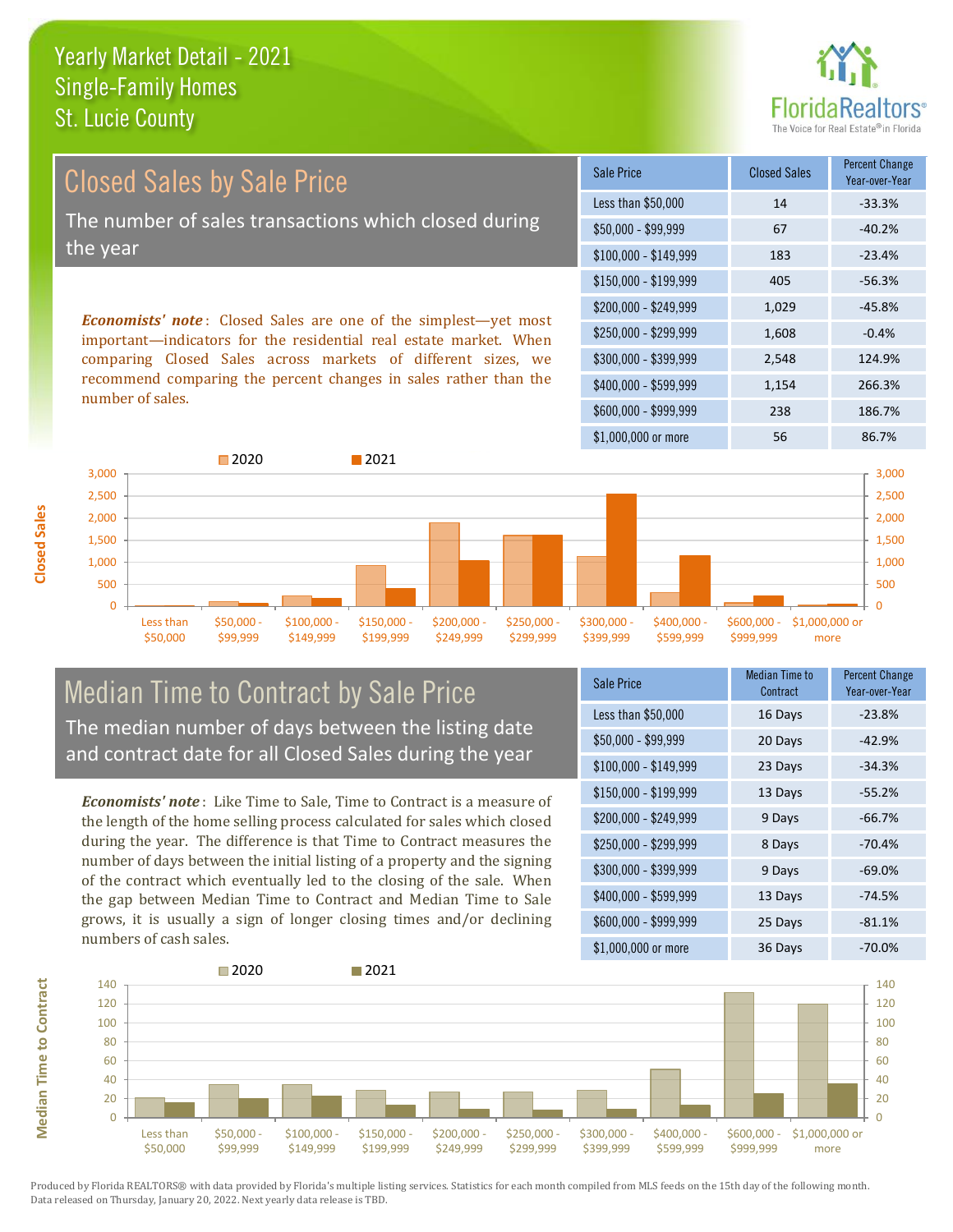

# New Listings by Initial Listing Price

The number of properties put onto the market during the year

*Economists' note:* New Listings tend to rise in delayed response to increasing prices, so they are often seen as a lagging indicator of market health. As prices rise, potential sellers raise their estimations of value—and in the most recent cycle, rising prices have freed up many potential sellers who were previously underwater on their mortgages. Note that in our calculations, we take care to not include properties that were recently taken off the market and quickly relisted, since these are not really *new* listings.

| <b>Initial Listing Price</b> | <b>New Listings</b> | <b>Percent Change</b><br>Year-over-Year |
|------------------------------|---------------------|-----------------------------------------|
| Less than \$50,000           | 26                  | $-27.8%$                                |
| \$50,000 - \$99,999          | 72                  | $-27.3%$                                |
| $$100,000 - $149,999$        | 192                 | $-28.4%$                                |
| $$150,000 - $199,999$        | 441                 | $-57.1%$                                |
| \$200,000 - \$249,999        | 1,037               | $-47.5%$                                |
| \$250,000 - \$299,999        | 1,726               | $-18.3%$                                |
| \$300,000 - \$399,999        | 3,164               | 93.8%                                   |
| \$400,000 - \$599,999        | 1,540               | 218.8%                                  |
| \$600,000 - \$999,999        | 319                 | 126.2%                                  |
| \$1,000,000 or more          | 115                 | 105.4%                                  |



# Inventory by Current Listing Price The number of property listings active at the end of the year

*Economists' note* : There are a number of ways to define and calculate Inventory. Our method is to simply count the number of active listings on the last day of the year, since it is the most current. Inventory rises when New Listings are outpacing the number of listings that go offmarket (regardless of whether they actually sell). Likewise, it falls when New Listings aren't keeping up with the rate at which homes are going off-market.

| <b>Current Listing Price</b> | Inventory       | Percent Change<br>Year-over-Year |
|------------------------------|-----------------|----------------------------------|
| Less than \$50,000           | 4               | 300.0%                           |
| $$50,000 - $99,999$          | $\overline{2}$  | $-84.6%$                         |
| $$100,000 - $149,999$        | 8               | $-83.7%$                         |
| $$150,000 - $199,999$        | 20              | $-81.3%$                         |
| \$200,000 - \$249,999        | 34              | $-70.2%$                         |
| \$250,000 - \$299,999        | 57              | $-68.9%$                         |
| \$300,000 - \$399,999        | 186             | $-21.2%$                         |
| \$400,000 - \$599,999        | 199             | 73.0%                            |
| \$600,000 - \$999,999        | 67              | $-18.3%$                         |
| $$1$ 000 000 or more         | $\overline{AB}$ | 50.0%                            |



Produced by Florida REALTORS® with data provided by Florida's multiple listing services. Statistics for each month compiled from MLS feeds on the 15th day of the following month. Data released on Thursday, January 20, 2022. Next yearly data release is TBD.

**Inventory**